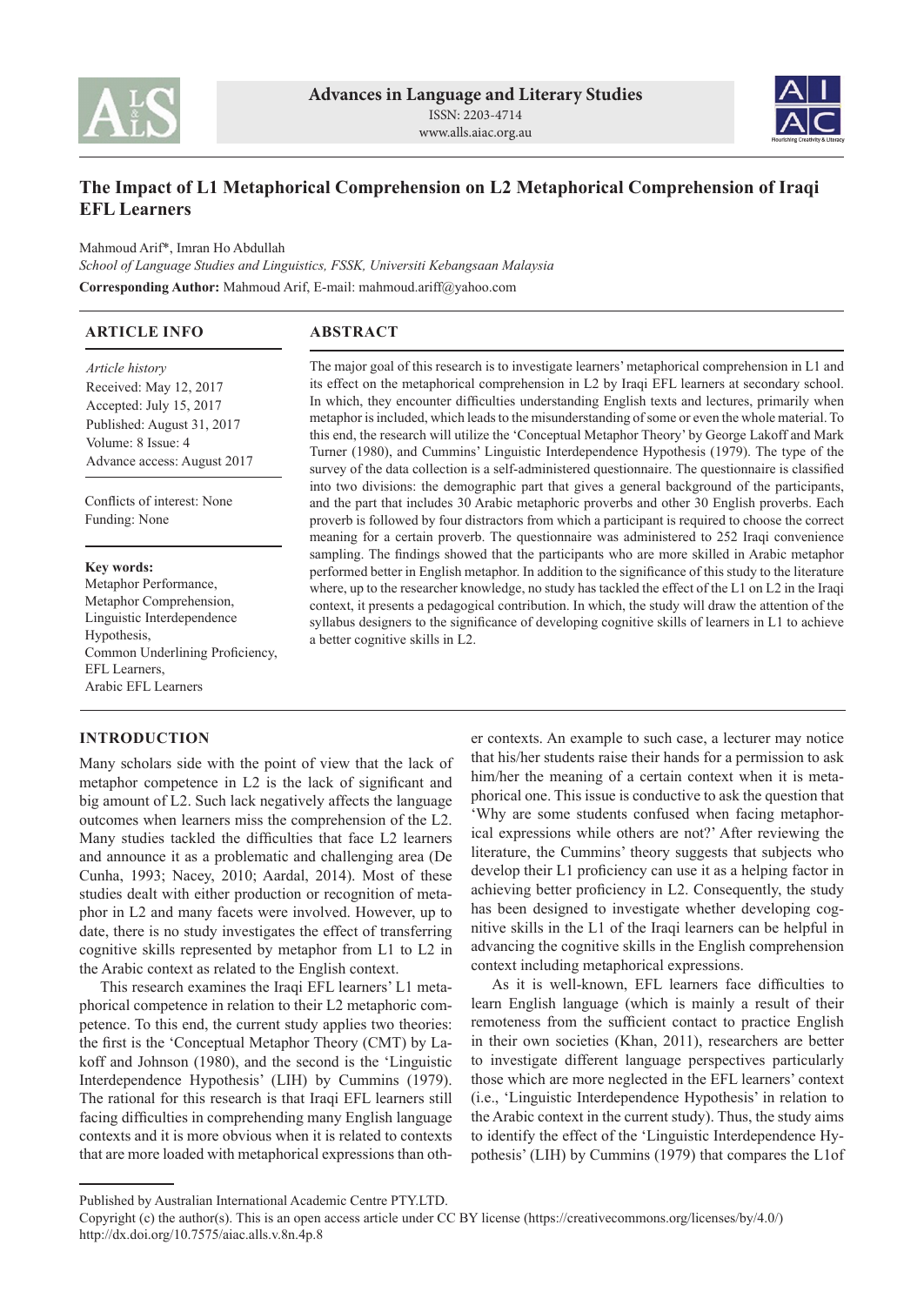the Iraqi EFL learners at secondary school whose age is from 14-17 on the L2 metaphor competence. To sum up, the current study attempts to collect an answer to the following research question: "To what extent do Iraqi EFL learners apply their metaphoric competence in L1 to conclude the meaning of metaphor in L2?"

### **LITERATURE REVIEW**

Many fields of study began studying metaphor after George Lakoff and Mark Turner's 1980 publication, 'Metaphors We Live By' (AL-Zuraiki, 2004, p. 9). One of these fields concerns L2 metaphor acquisition which received extensive treatments. Some of these studies are to be narrated chronically as follows:

De Cunha (1993) studied the bilingualism of L2 learner (Punjabi and English) metaphoric proficiency as related to different variables of: verbal and nonverbal communication faculty, length of residence, age, and common competence proficiency. The learners were submitted to a task of interpreting and recognizing a number of metaphoric proverbs which are derived from both, their mother tongue (Punjabi) and the target language (English) in both L1 and L2. He found that the learners hold the same skill in L1 and L2. In other words, the metaphoric reasoning level in L2 is significantly linked to the level of skills in LI. The length of residence of the learners was not significantly related. While time with increasing age had effects on the changing proficiency in both L1and L2.

Sasaki (2010) examined the difficulties of non-native learners when trying to comprehend metaphoric expressions. The method he used was the direct observation which took place in an American Classroom of the International Students. The results of the study was that, the non-native learners had difficulties in comprehending metaphors. The main reason behind that issue was that their instructors were unconsciously using metaphoric language; adding to that they did not reflect the metaphors to that class. Doiz and Elizari (2013) carried out an experiment which was applied to the first year baccalaureate of the EFL students whose mother-country is Spain. Those Spanish learners were distributed handouts containing metaphorical tasks. After applying the test and analyzing the data, the conclusion indicated that the Spanish EFL learners were in need to be aware of the conceptual metaphor that underlined L1 to memorize and comprehend lexicons with similar/same conceptual metaphor in L2. This process appeared to be effective and productive in the issue of L2 vocabulary acquisition. Az-Zuwar (2010) tested the problematic issue of Iraqi EFL students in comprehending and recognizing political reports including metaphor. Two groups of respondents were tested for the comparison purpose. Both groups were provided with varied reports handouts. In which, those who have higher academic ranks of their professors scored higher than those who have less academic ranks. Other findings were found within the area of the difficulties that EFL learners face at metaphoric tasks like: even for the English native speakers, metaphorical comprehension is not an easy task. This conclusion was derived when he tested the native lecturers through sending

them the same test and asked them to respond to. He discovered that those English native speakers were able to comprehend metaphors but unable to identify them. In addition, metaphors of simple, short, sentences appeared to be easier for the non-native learners to be recognized/comprehended. The linguistic knowledge of those learners had very effective share in assisting the process of recognition as well as comprehension of metaphors. Finally, metaphor is not only applied in poetic language, otherwise, it is also applied in politics to fulfill some specific purposes as being attractive and effective in that field of communication. This section shows that some recently studies have been recurring which reflects that the field of metaphorical acquisition has not yet reached the level of studies' saturation, and accordingly, this research has been conducted. At this juncture, the following sections are going to discuss the theories that guide this study.

#### **Conceptual Metaphor Theory**

In 1980, with the George Lakoff's and Mark Turner's publication, 'Metaphors We Live By' a great shift in the area of metaphor has been initiated. This publication has converted the narrow traditional view that counts metaphor as an ornamental and poetical usage of language into more open view that reviews metaphor as the phenomenon that is basic to human cognition, speech, and action. In addition to the fact that metaphor is pervasive that cannot be avoided in any society and people have no choice other than submitting to its existence whether consciously or unconsciously. With this declaration, scholars become aware that metaphor is not limited to rhetorical devices and start to study it in wider fields of study. Lakoff and Johnson (1980) explain metaphor as the experiencing and comprehending of a thing in terms of another. Accordingly, metaphor travels farther than the scope of merely words and linguistic items to the scope of thinking and abstract concepts. For instance, Lakoff utilizes the example "LIFE IS A JOURNEY" to discuss the conceptual mapping of metaphor which is a faculty of human's mind. In such case, as Lakoff explains, people will think of the meaning not in the exact words of this example due to the irrelevant information that these exact words may contribute to the context of situation. Otherwise, the reasonable unconscious process that is executed in the humans' mind is that to look for a suitable meaning which can be specified in the attributes that match between the two lexemes LIFE and JOURNEY. To paraphrase, the connection between that source domain (journey) and the target domain (life) is as the following: people daily move somewhere, there is a place where they begin, a place where they aim to reach, and there is a certain direction. Such image-schemas in the humans' minds contribute to the mapping system of the conceptual metaphors. Hence, the concept of 'JOURNEY' has matching traits with the lexeme 'LIFE'. To compare the lexemes of 'LIFE' and to highlight its similar traits to 'JOURNEY' lexeme, life has the following: a starting point that is 'birth' of the creatures to end with their 'death', after a period of difficulties, people usually 'carry on' to practice their lives. Consequently, with the help of such mapping, humans can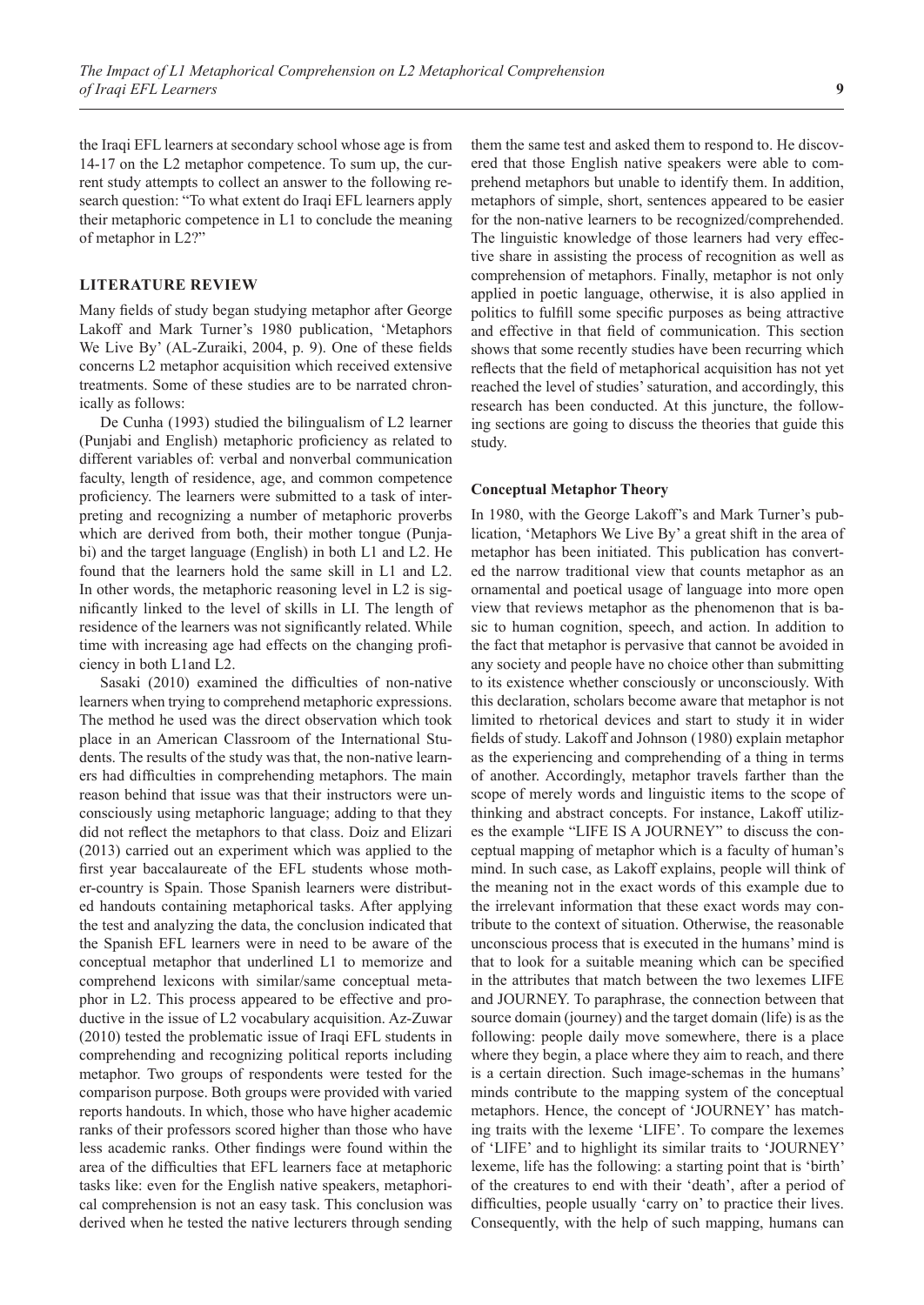activate a comparison between LIFE and JOURNEY, and comprehend one domain in terms of another one. Getting back to the example "LIFE IS A JOURNEY", it shows the capacity of cognitive application of metaphor which is essentially conceptual in nature and located in the people mind as a results of people's experiences gathered from their everyday life.

### *CMT and classical metaphor*

Since the contribution of Lakoff and Johnson, 1980, metaphor turns to be a controversial phenomenon in a way that controls scholars' attentions to direct them to a number of other multiple fields. To mention some: philosophy, linguistics, cognitive sciences, and others. Accordingly, the area of metaphor is frequently circulated in most of the sciences (Al Jumah, 2007). The reason that leads to this controversy in this theory is that it interferes with most of those sciences and contributes explanations to numerous sciences to which the classic theory of metaphor lack. Accordingly, the following is a brief explanation of the basic principles that distinguish the CMT from the classical metaphor theory. And this will be made clearly by highlighting the principles of CMT which differ from the principles of traditional metaphor, in which: in the CMT, metaphor is located in the humans' cogitation. And, accordingly, is attainable to be expressed metaphorically which schemata is chiefly resulted from the human bodily experiences. Metaphor is seen to be pervasive in thought and language. As well as to its attribute to be a systematic structure. Contrary to the traditional theory, metaphor has roles to play not exclusively in rhetorical language as a rhetorical devices, but also in people's culture, communication, and psychology, Second Language Acquisition and different other fields of study. Finally, CMT reviews metaphor as two-sided ends concerning weather metaphor is specifically or generally express the same concepts of different cultures. In which, Despite the fact that metaphorical expressions are universal, their selectin in the world interpretation indicates them to be cultural specific (Liu, 2002). To paraphrase, the cultural specific side of metaphor is reflected in the sense of metaphor (Snell-Hornby, 1988).

#### *Types of conceptual metaphor*

Lakoff and Johnson (1980) divided conceptual metaphors into three types (which are: structural metaphor, orientational metaphor, and the ontological metaphor.

Structural metaphor: is the formulation of one concept (as mention above in TIME example) in terms of another domain (i.e. MONY in the same example). A further explanation is supported by Kovecses (2002) who refers to the structural metaphors as the process where a source domain contributes a comparatively rich knowledge structure to a target domain.

Orientational metaphor: this kind of metaphor is relatively unlike the other two types of conceptual metaphor. In which, it does not depend on a structure of one concept in terms of another concept, but it provides a spatial orientation to another concept that is not spatial domain which results from bodily experiences (Lakoff & Johnson, 1980). For example: 'I am feeling down this day', implies the meaning 'I am tired'.

Ontological metaphor: Kovecses (2006) contacts this type of metaphor to the humans' physical world that provides the opportunities for the ontological metaphors to be utilized extensively. Accordingly, it gives a wide range of conceptualization to people involving: activities, ideas, emotions, events, and many others. For instance, people may view events, ideas, activities, and the like in terms of substances as the following example shows: are you going to be in that race next Saturday? The word 'race' in the example is given the container shape which sources from the humans' everyday experiences life.

At this juncture of the research, and after presenting a quick overview on the most prominent principles of the CMT, the turn is for the effect of L1 on L2 as it is the main factor that the study aims to test. This effect is framed by the Interdepended Hypothesis by Cummins (1978) which is discussed in the following section.

#### **The Interdepended Hypothesis**

Since nearly the beginning of 1970, there were a series of studies that tried to investigate the link between the relative development of L1 and L2. But none of the researches tackled the case as broadly as "linguistic interdependence Hypothesis" by Cummins (1979, 1981) (Huguet & Llurda, 2000). The Interdepended Hypothesis as developed by Cummins suggests that a certain first language (L1) competence can be positively transferred into the second language (L2) processing. In other words, the skills that a child possesses in L1 can be as an instrument in the process of developing the abilities in L2. "The level of L2 competence that a bilingual child attains is partially a function of the type of competence the child has developed in L1 at the time when intensive exposure to L2 begins" (Cummins, 1979, p. 23). In addition, Cummins's hypothesis may assist to predict if the reason behind their immaturity of the learners L1 metaphorical competence has any relation to their level of L2 metaphorical competence.

Most of the new skills are acquired on the basis of existing knowledge. In which, one important source for acquiring metaphorical language in L2 is through the phenomenon of 'language transfer' (Nacey, 2010). Such transfer can activate many angles of the L2 (Jervis and Pavlenko, 2008). This kind of productive transfer (i.e. transferring the existing knowledge to the new knowledge) is frequently called as 'Positive Transfer', as it helps facilitate the learning of the new skills that results from the similarities that exist in the two skills. Cummins' Linguistic Interdependence Hypothesis (LIH) stresses that the skills that exist in the language are highly transferable and intertwined, which are promoted to be called interdependent. Thus, language learners of L2 are able to get benefits from their L1 skills to make it functional in the L2 learning.

The case of inattention to the minority language and culture in any educational program can result in the consequences of extra dropout rates, undesirable degrees in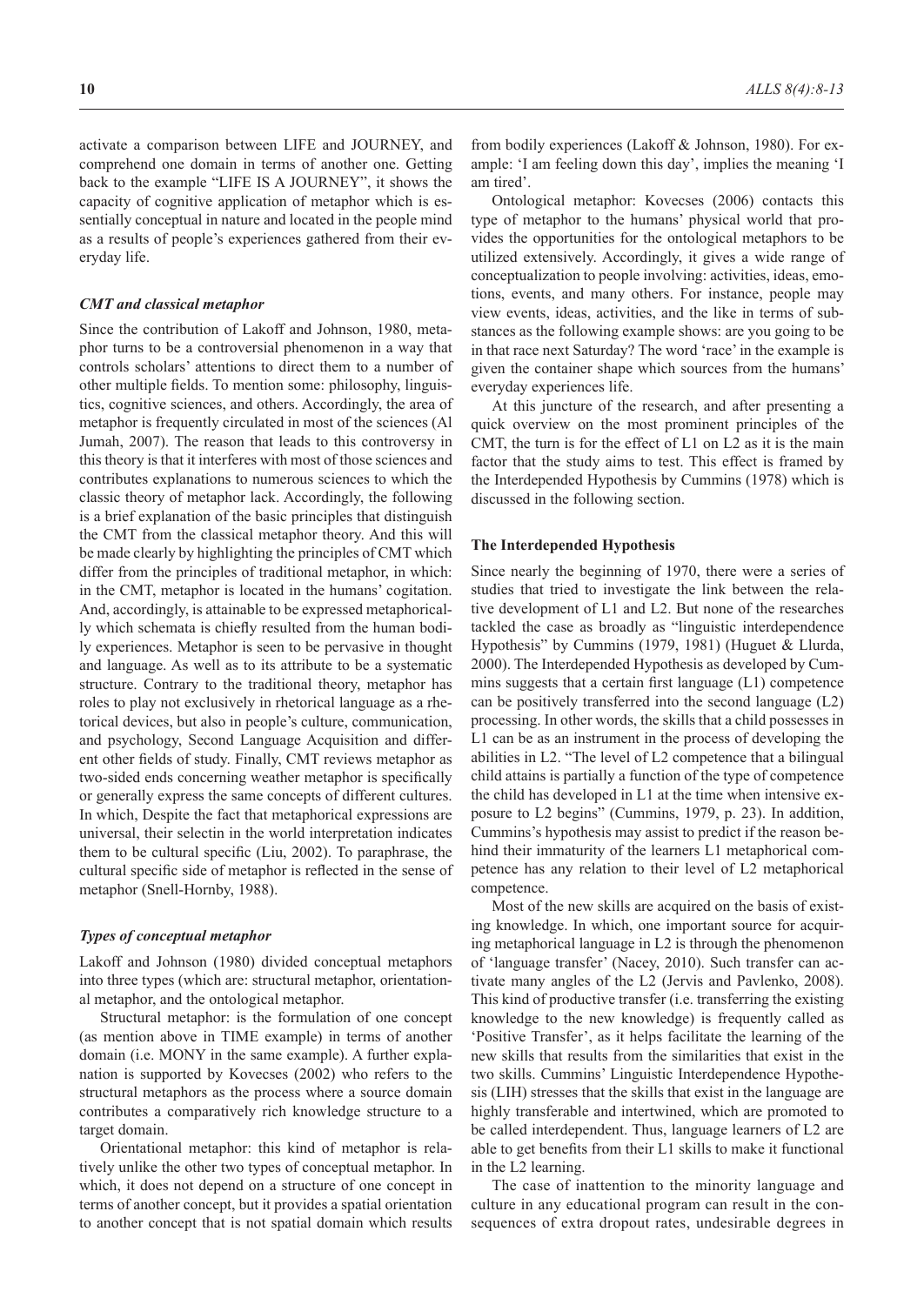the academic field, and, consequently, academic failure. Cummins declares that being aware of these factors, what is needed is a research course in bilingual education to check mutual interaction between what children bring with them to the educational field as input, and the target program which is called 'educational treatment' (Cummins, 1979).

All these elements have created a series of multiple hypotheses discussing the mutual relationship between the L1 and L2 in the minority language educational contexts, as well as the establishment of the LIH. The Cummins's LIH conveys that a good amount of developed L1 academic proficiency is highly of great value for the academic success in the L2 studied. Conversely, the insufficient development in the L1 when it is joined by a big amount of exposure to L2 can hinder the next development of the mother tongue. Thus, the LIH supports that the development of competence in a certain L2 is a consequence of the competence in the previously developed skills in the L1, and that the cognitive and academic benefits from the bilingualism could be achieved solely on the adequate development of L1 skills (Cummins, 1978).

Cummins (1984b) argues that all languages are absolutely sharing an underlying cognitive/academic faculty. And it is this faculty of common proficiency that establish the transferring phenomenon of the cognitive/academic abilities or other many related tasks from an individual's L1 to L2. Cummins gives a representation to this phenomena by using a dual-iceberg metaphor as figure number 1 shows. This dual-iceberg is classified into two divisions. The bottom part of the dual-iceberg is under the water which represents the Common Underlining Proficiency (CUP) that exist among languages in general. And the second division is shown above the water which represents the 'surface features' which is more specific as an obvious features for every individual language. In more details, Cummins specifies that this interdependence can utilize both, the experiences and exposures of the individuals to L1 and L2 can promote proficiency development underlying both languages.

After the above discussion about the LIH, the turn comes to the practical part of the study to test the LIH effect in relation to metaphorical proverbs comprehension tasks in both languages, L1 and L2.



## **METHOD**

### **Participants**

The participants of this research consisted of 252 Arabic native speakers who are students at the high preparatory schools in capital city of Iraq (i.e. Baghdad). Their ages range between 14 -17. Those students have been taking English as a syllabus among other syllabuses that are taught in the Arabic language, except for the English lesson which is taught in a method that mixed Arabic with English at different occasions and different portions depending on their teachers' decisions. Those learners have been learning English at the fifth stage of their primary school. Through their primary and secondary stages. They are obligatory required to pass ministerial examinations for three times. The main way that they have been submitted to English contexts is through their traditional classes. However, some of the learners go online and other means of communication in which, they intentionally or unintentionally may practice English language.

### **Data Collection Procedure**

The data collections starts with the procedure of getting a formal permission from the Ministry of Education in Iraq to collect the data from the secondary school students. The researcher was able to collect the permission on  $12<sup>th</sup>$  January-2016. The data collection process was achieved on 20th February/2016. The instrument of the study has been adopted from a previous study (Mahmoud & Imran, 2016) and, therefore, it does not need a pilot study. A survey design is the method that was depended to gather the data of the study which is, following a previous study, suitable to provide answers to the research questions. The study is quantitative in a survey design. The convenience sampling was adopted with the only useful copies to be 252 participants who are learners at the secondary school (age from 14-17). The researcher made sure that all the participants voluntarily participated in the research as they were aware of their wright to withdraw from the test at any time they desire to do so, as their rights were highlighted by the researcher in addition to the formal paragraph in the questionnaire form that discuss this mater. As the instrument is mainly Multiple Choice Questions (MCQ), the time limits was 20 minutes since the answer requires to tick in the space in front of the correct choice. The researcher simplified the task to the students by explaining the test briefly without giving any hints that may affect the results of the study.

### **Instrument**

The instrument of this research was the questionnaire which involves the following two parts: the first part which is the demographic part that investigates the general background about the students. The second part which comprises of two sub-parts. Sub-part (a) which consists of 30 Arabic metaphorical proverbs which are written in Arabic. And sub-part (b) which consists of 30 English metaphorical proverbs which are written in English. Each proverb is followed by Cummins' Iceberg model 4 distractors for both sub-parts. Only one sentence among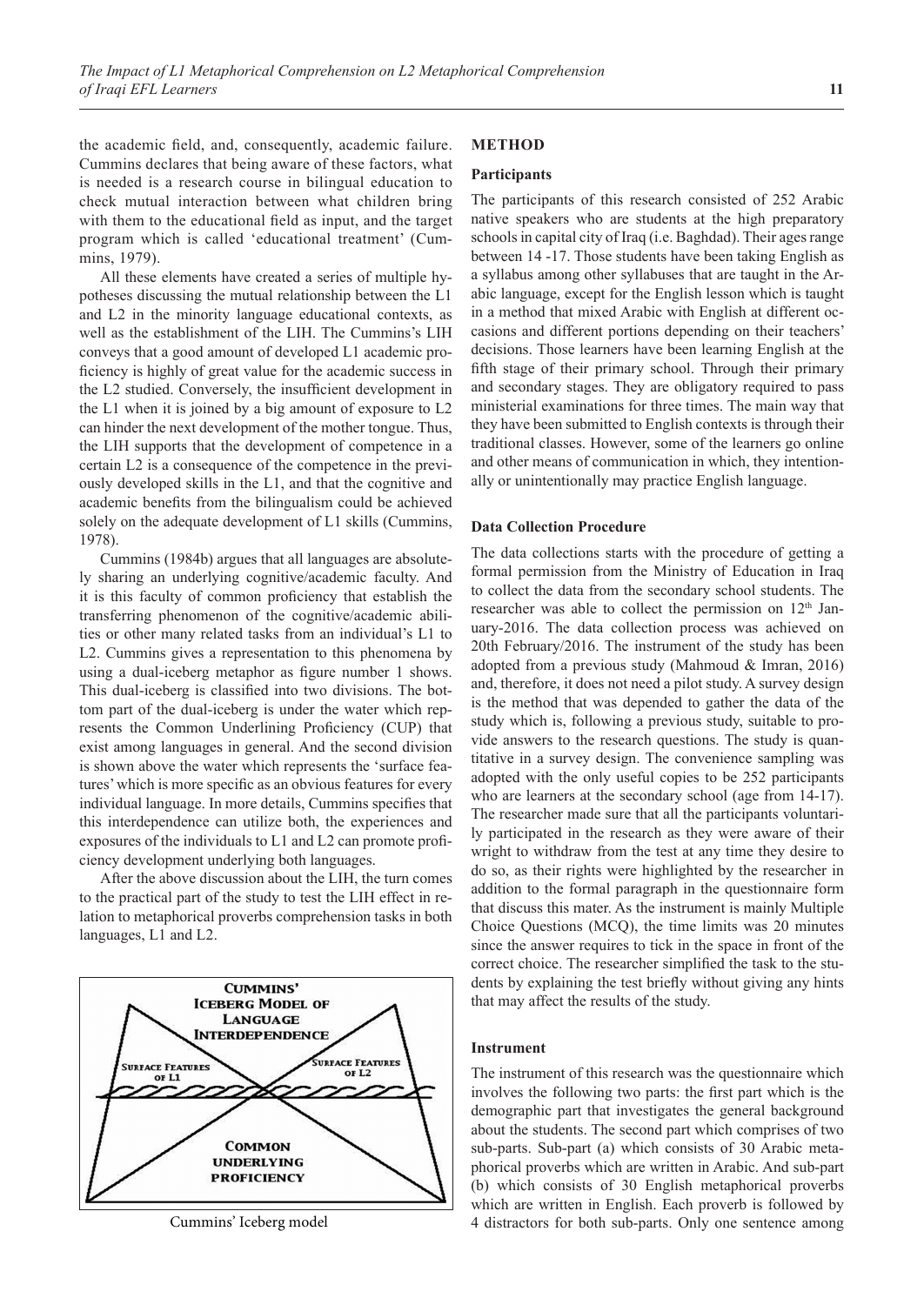the 4 distracter represent the correct interpretation to the meaning of a certain proverb. While there is only one correct meaning. The other three sentences function as distracters to check the responders' faculty in identifying the correct meaning for each proverb. The correct answer will be given one mark while the incorrect will be given zero. The border between failure and success in the test will match the scale that is utilized in Iraq. It is determined by the Iraqi rule of educational system since 1977 (online). In which, the highest mark will be 100. The lowest mark for passing an examination is decided to be 50% (i.e. 49% means failure). The mark will be divided further into four parts as the following: less than 25 is weak. Thus, in Iraqi primary and secondary schools, there are no grade divisions before the university stage like excellent, very good, good, and average. Consequently, the researcher is going to mark the results out of 30 mark, and then use some equation to convert it in terms of 100 mark. For example:

If a student mark is 15 out of 30, then that means his/her mark is 50 out of 100. This estimation can be made by the following equation.

15 x 100=1500 % 30 =50 (thus, any mark can be converted out of 100 mark by using the equation)

### **DATA ANALYSIS**

The data analysis of the current research utilized SPSS which is a sophisticated piece of software used by social scientists and other professionals for statistical analysis (Coakes & Steed, 2009). The regression testing is between the level of accuracy of the L1 metaphoric competence (L1M), and L2 metaphorical performance by using the liner regression in SPSS. From the answers that are given by the respondents, the study found that there are many respondents agreed regarding the relationship that exists between the two factors  $(\beta = .564)$ , with significant level at  $(.000)$ . This statistics mean that metaphoric competence in L1 has a positive relationship metaphorical competence level in L2. The table below illustrate the statistics of the results.

### **CONCLUSION**

The study examined the metaphorical comprehension of L1 and its effect on the metaphorical comprehension in L2 by Iraqi EFL learners at secondary school. The learners who scored higher on the Arabic comprehension test also scored higher on the English comprehension test. Correspondingly,

### Results of regression analysis

| Model              | Unstandardized Standardized<br><b>Coefficients</b> |                          | <b>Coefficients</b> | t            | Sig. |
|--------------------|----------------------------------------------------|--------------------------|---------------------|--------------|------|
|                    | B                                                  | <b>Standard</b><br>error | <b>Beta</b>         |              |      |
|                    |                                                    |                          |                     |              |      |
| $(Constant)$ 1.446 |                                                    | 0.106                    |                     | 13.632 0.000 |      |
| LM                 | 0.426                                              | 0.039                    | 0.564               | 10.811 0.000 |      |
| $\sqrt{ }$         | 1, 1, 1, 1, m                                      |                          |                     |              |      |

a.Dependent variable: MP

those who scored low on the Arabic comprehension test also scored low on the English comprehension test. The researcher concludes that the findings of his research are consonant with what Cummins declares in his LIH that the second-language development relies on the first-language proficiency. The researcher concludes that the findings of his study "consonant with the LIH of Cummins' Cummins (1979, 1981) that second-language development relies strongly on first-language proficiency. The results of the current research have approved that a cognitive competence in L1 can be positively transferred into L2. In other words, the cognitive skills that a learner possesses in L1 can be as an instrument in the process of developing the abilities in L2. In which, the participants who show a relatively better skill in L1 than others, were able to perform better in L2 metaphorical tasks. The study implies that the LIH is productive for acquiring L2. Thus, it is highly recommended that learners are to be made aware of the figurative language of their L1, as a scaffold for acquiring skills in their L2. Being aware of this fact, a big amount of barriers that EFL learners face while trying to comprehend L2 contexts will be diagnosed and treated with the help of the suggestions that LIH provides. This study can draw the attention of the syllabus designers in the academic fields to apply the principles of the theory in the target fields. For instance, EFL learners can be more qualified to acquire L2 if they are submitted to a course of study that is designed to activate their awareness of the L1 conceptual mappings between the source domains ad the target domains in the metaphorical expressions. As a result, and according to the principles of the LIH, EFL learners will be more able to comprehend the meaning of the metaphorical expressions in L2, and that is the answer for the current study.

### **REFERENCES**

- Al Jumah, F. H. (2007). A comparative study of metaphor in Arabic and English general business writing with teaching implications (Doctoral dissertation, Indiana University of Pennsylvania).
- Cummins, J. (1981). The role of primary language development in promoting educational success for language minority students. Schooling and language minority students: A theoretical framework, 349.
- Cummins, J. (1978). Educational Implications of Mother Tongue Maintenance in Minority Language Groups. Canadian modern language review, 34(3), 395-416.
- Cummins, J. (1979). Linguistic Interdependence and the Educational Development of Bilingual Children. Los Angeles: National Dissemination and Assessment Center.
- De Cunha, D. (1993). Metaphor comprehension and second language acquisition. University of Toronto.
- Huguet, A., Vila, I., & Llurda, E. (2000). Minority language education in unbalanced bilingual situations: a case for the Linguistic Interdependence Hypothesis. Journal of psycholinguistic research, 29(3), 313-333.
- Jarvis, S., & Pavlenko, A. (2008). Crosslinguistic influence in language and cognition. Routledge.
- Lakoff, George and Mark Johnson (1980). Metaphors we live by. Chicago: University of Chicago language teach-